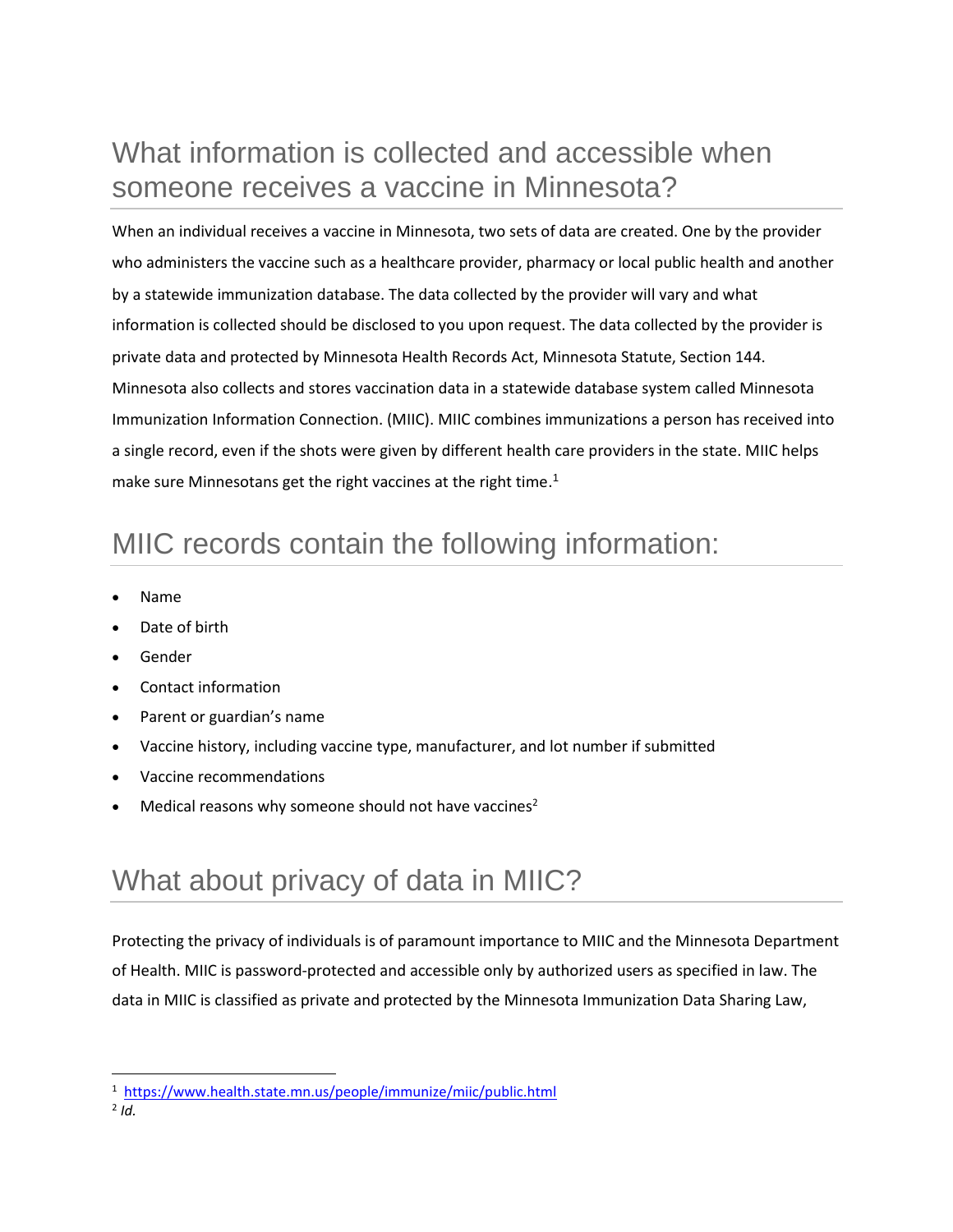Minnesota Statutes, Section 144.3351. Organizations participating in MIIC must sign an user agreement that outlines the privacy and security terms for authorized users.

- Only authorized users can submit and access data in MIIC. Find more information on what types of providers can participate in MIIC, and HIPAA and FERPA protections, please visit [MIIC Data Privacy.](https://www.health.state.mn.us/people/immunize/miic/privacy/index.html)
- Non-authorized individuals cannot log into MIIC or have access to MIIC to look up their record(s). Request your immunization record if you would like to see your immunization history
- MIIC only contains immunization data submitted by providers who participate in MIIC. Full medical records are not stored in MIIC and MIIC staff cannot retrieve that documentation for you. More information can be found on at [Medical Records Information.](https://www.health.state.mn.us/facilities/insurance/clearinghouse/medrecords.html)
- An individual may decide at any time to limit their participation in MIIC. Options include: choosing not to receive immunization reminders from the state and its public health partners, locking the record to a current health care provider so it is not accessible to other authorized users, or choosing to opt-out of participating altogether. For more information, see **[Data Privacy and MIIC Records.](https://www.health.state.mn.us/people/immunize/miic/privacy/dataprivacy.html)**<sup>3</sup>

# How can I request my MIIC Immunization Record?

To request your or your child's MIIC record complete a [MIIC Immunization Record Request.](https://redcap.health.state.mn.us/redcap/surveys/?s=FPMPPRFAWF) Requests will be processed in the order they are received.

A parent or legal guardian can request records for children under the age of 18 years. Individuals over the age of 18 years old must request their own record. You **cannot** request a record for your spouse/partner.

Need assistance?

- If you need assistance in another language, are unable to complete an online request, or are an out of state provider, please call the MIIC Record Request line at 651-201-3980.
- If you have questions about record requests please email [Health.immrecords@state.mn.us](mailto:Health.immrecords@state.mn.us) or call 651-201-3980. Questions submitted by email are answered more quickly than questions left in voicemails.
- If you submitted the wrong information or forgot to include information when completing the online record request form, please call 651-201-3980.

<sup>3</sup> <https://www.health.state.mn.us/people/immunize/miic/public.html>